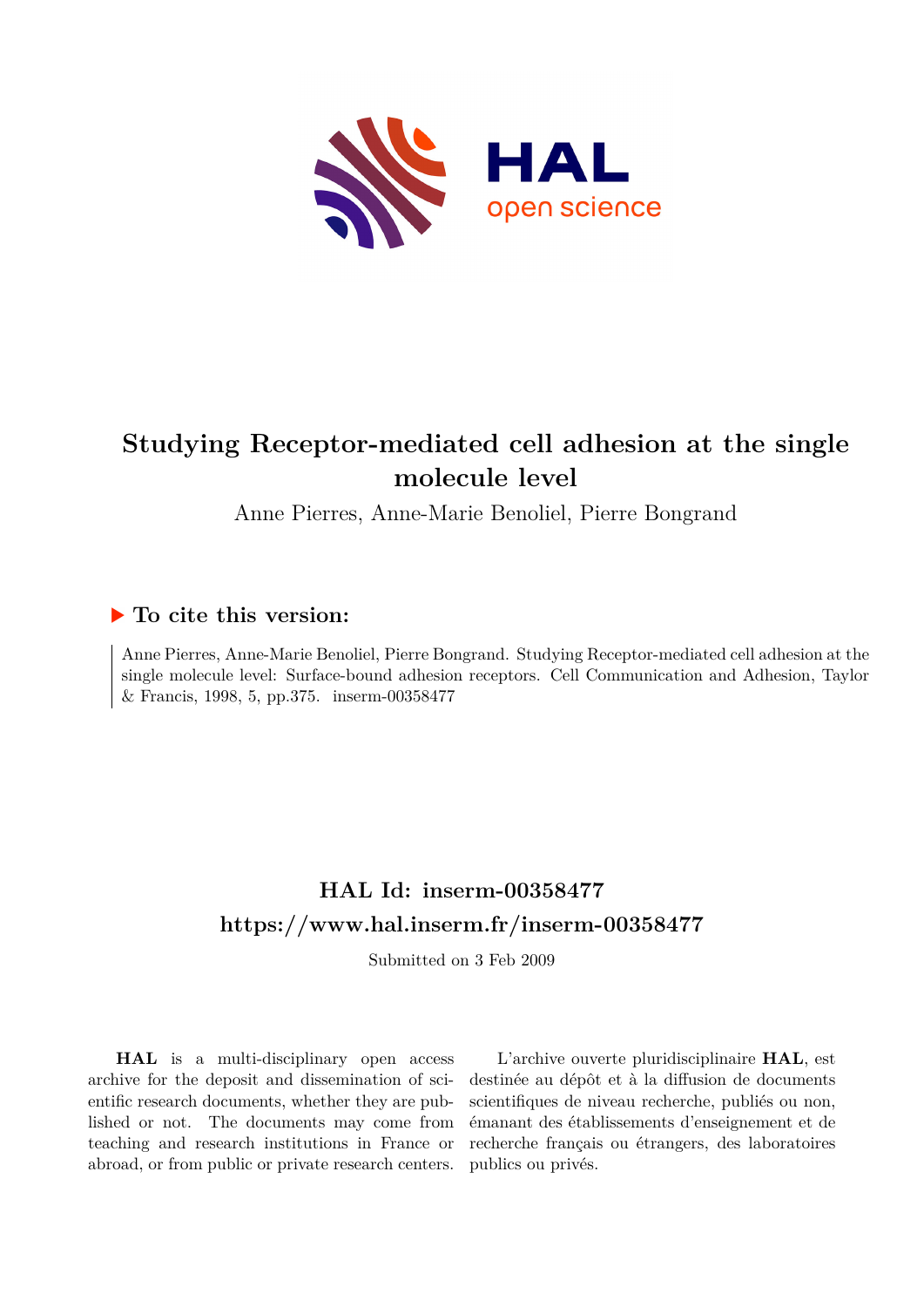## *Studying receptor-mediated cell adhesion at the single molecule level*

**Pierres Anne , Benoliel Anne-Marie , Bongrand Pierre** \*

*Adh*é*sion cellulaire INSERM : U387, FR*

\* Correspondence should be adressed to: Pierre Bongrand <pierre.bongrand@inserm.fr>

## **Abstract Summary**

**Cell adhesion is essentially mediated by specific interactions between membrane receptors and ligands. It is now apparent that the mere knowledge of the on- and off-rate of association of soluble forms of these receptors and ligands is not sufficient to yield accurate prediction of cell adhesive behavior. During the last few years, a variety of complementary techniques relying on the use of hydrodynamic flow, atomic force microscopy, surface forces apparatus or soft vesicles yielded accurate information on i) the dependence of the lifetime of individual bonds on applied forces and ii) the distance dependence of the association rate of bound receptors and ligands. The purpose of this review is, first to recall the physical significance of these parameters, and second to describe newly obtained results. It is emphasized that molecular size and flexibility may be a major determinant of the efficiency of receptor mediated adhesion, and this cannot be studied by conventional methods dealing with soluble molecules.**

**MESH Keywords** Animals ; Cell Adhesion ; physiology ; Cell Adhesion Molecules ; chemistry ; Cells ; chemistry ; cytology ; Humans ; Microscopy, Atomic Force **Author Keywords** Cell Adhesion ; Intermolecular forces ; Flow chamber ; Surface forces apparatus ; atomic force microscopy ; biomembrane probe

## **INTRODUCTION**

Cell adhesion is usually mediated by specific interactions between dedicated membrane receptors and ligands. The study of numerous biological systems revealed that the outcome of intercellular contacts is not entirely accounted for by the affinity between interacting adhesion molecules. Here are a few representative examples :

Inflammation is a ubiquitous process of prominent pathological significance. An early step is the initial interaction between flowing leukocytes and activated endothelial cells expressing adhesion molecules called selectins. These molecules have a unique capacity to bind cells passing by with a velocity of several hundreds of micrometers per second and make them roll on the vessel wall with a hundredfold slower pace. An attractive hypothesis would be that the functional properties of selectins be linked to i) particularly high rates of association and dissociation (Lawrence and Springer, 1991), ii) high tensile strength (Alon et al., 1995), and iii) capacity of forming adhesion while cell membranes are maintained at relatively high distance by repulsive surface molecules (Patel et al., 1995). Clearly, it is of interest to test this hypothesis by measuring aforementioned parameters (Kaplanski et al., 1993 ; Alon et al., 1995).

Migration on a receptor-bearing surface is another important cellular process : although different cell populations may display varying locomotory behavior, displacement often inolves the forward emission of protrusions such as lamellipodia, with subsequent adhesion allowing the cell to contract and detach its rear part from the substratum (Stossel, 1993). Understanding these phenomena at the molecular level requires accurate knowledge of the behavior of adhesion molecules : efficient anchoring of the anterior protrusion requires that a sufficient number of bonds be formed to stand tensile forces of several hundreds of piconewtons (Oliver et al., 1994). Detachment of the posterior part is also highly dependent on the mechanical properties of adhesion molecules (Crowley and Horwitz, 1995).

Many adhesion receptors such as selectins (Ushiyama et al., 1993), integrins (Lollo et al., 1993) or members of the immunoglobulin superfamily (van der Merwe et al., 1993) were produced in soluble form and assayed for estimation of the kinetic or equilibrium constants of association with their ligands. However, while these parameters usually provided a satisfactory description of the interaction between soluble molecules, or between a soluble molecular species and surface-bound receptors, it was rapidly clear that more sophisticated tools were required to account for the association between surface-bound molecules. Indeed, as emphasized by Pierres et al. (1996a), the rate of bond formation between membrane-bound molecules is a function of the distance d between the anchoring points of these molecules. Further, the rate of bond dissociation between surface-bound receptors is usually dependent on the distractive force F applied on these molecules. Also, the experimental rate of separation of surfaces bound by a ligand-receptor couple is dependent on both the applied force and the motion of surfaces following bond rupture.

Until recently, no experimental approach allowed a direct determination of aforementioned functions. Indeed, standard techniques such as equilibrium dialysis (e.g. Kabat, 1968) or more refined methods such as plasmon resonance based technology (van der Merwe et al., 1993)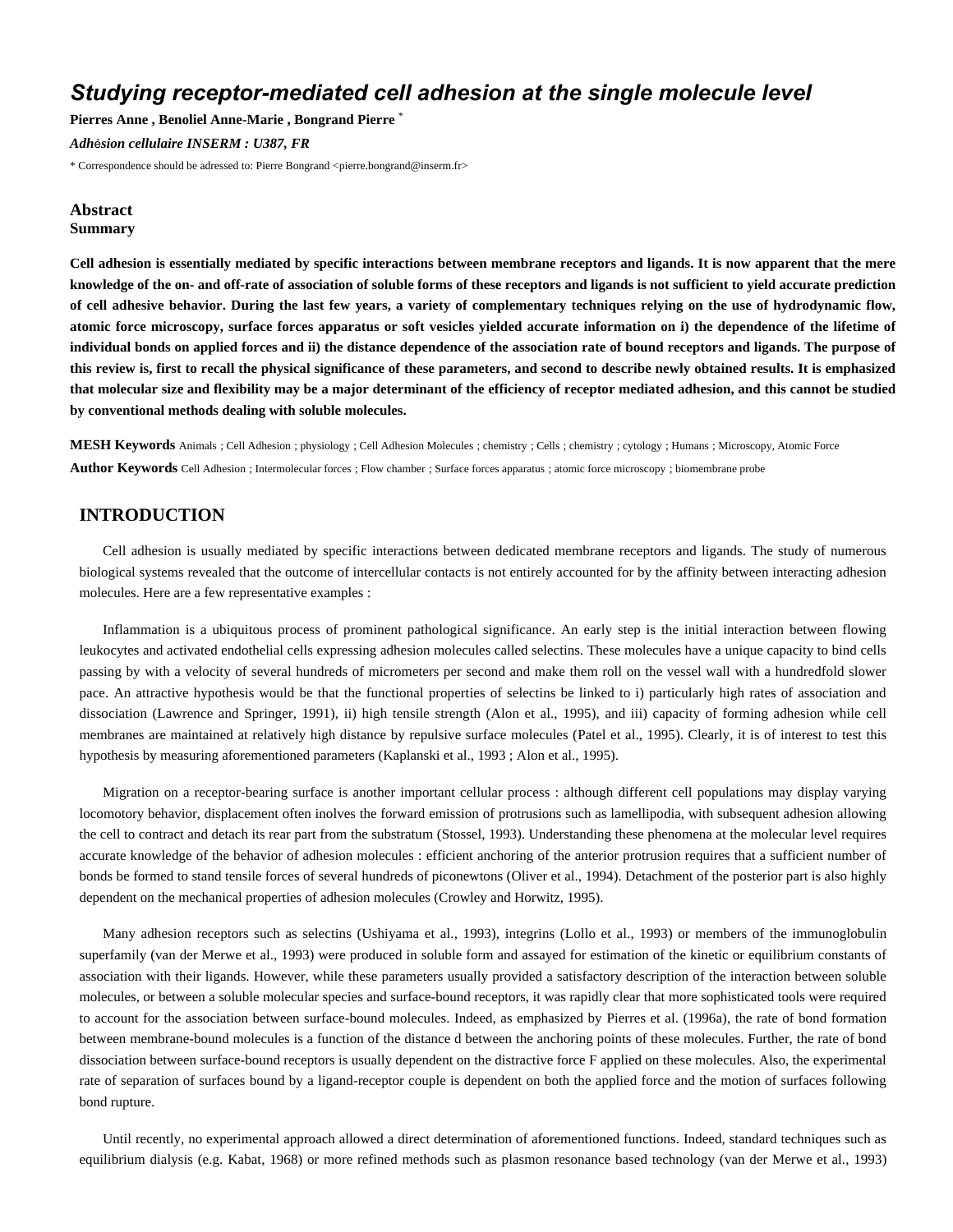could not be applied to bound molecules. Also, although some theoretical models of cell adhesion provided a link between association rates and measurable aspects of cell behavior such as contact areas (Bell et al., 1984), adhesion efficiency (Hammer and Lauffenburger, 1987) or binding strength (Dembo et al., 1988), they relied on too many unknown parameters or untested assumptions to allow a safe derivation of molecular properties. This situation emphasizes the remarkable interest of simple theoretical models elaborated by Bell (1978) who provided a fairly simple link between the behavior of soluble and bound adhesion molecules, and suggested some testable predictions concerning the mechanical strength of molecular bonds. Thus, he estimated at a few tens of piconewtons the force required to rapidly break a single interaction comparable to an antigen-antibody bond.

Remarkably, within a few years, a variety of experimental approaches allowed fairly direct test of Bell's model. Indeed, experiments based on hydrodynamic forces (Tha et al., 1986), soft vesicles used as tunable transducers (Evans et al., 1991), or atomic force microscopy (Florin et al., 1994) demonstrated that the strength of many ligand-receptor interactions was of the order of several tens of piconewtons (or slightly higher values when the high affinity interaction between avidin and biotin was studied). A common feature of these techniques was to study a few or even individual bonds, which alleviated many difficulties hampering the interpretation of previous experiments. Other authors reported on the distance dependence of the energy of interaction between receptors and ligands (Helm et al., 1991), the natural lifetime of weakly stressed bonds (Kaplanski et al., 1993), the precise dependence of the bond lifetime on applied force (Alon et al., 1995) or the distance dependence of association rate (Pierres et al., 1997).

The aim of the present review is therefore twofold : first, we shall discuss the significance of the physical parameters we need define to achieve a satisfactory description of bonding behavior. Second, we shall review recent methodological advances allowing direct measurement of these parameters. For the sake of clarity, we shall sequentially discuss the processes of bond formation and dissociation.

## **RATE OF BOND FORMATION**

We shall start by following the simple approach used by George Bell (1978). In a solution, the formation of a bond between two molecules A and B is conceptually separated into sequential steps (Figure 1) :

$$
A + B_{\overrightarrow{d}_{-}}^{\overrightarrow{d}_{+}} AB_{\overrightarrow{r}_{-}}^{\overrightarrow{r}_{+}} C
$$

The first step is the formation of a so-called encounter complex between A and B : these molecules are brought into binding distance through mere diffusion. This distance will be denoted as  $R_{AB}$ . It is expected to be close to the sum of the radii of molecules A and B if these are modeled as spheres.

The second step is bond formation. This is much more complicated, since it requires suitable rotation in order that reactive sites come in close contact ; then the energy barrier separating free and bound states must be overcome by thermal fluctuations.

Although the rate of formation of the bound species C can be calculated analytically with respect to the parameters defined in (1), the exact formula is somewhat awkward. Thus, Bell took advantage of a widely used procedure consisting of considering a steady state phase, where the concentrations of molecules A and B as well as the intermediate complex AB may be considered as fairly constant. He obtained :

| $d[C]/dt = k + [A][B]$             |
|------------------------------------|
| $K_{+} = d_{+}r_{+}/(d_{-}+r_{+})$ |

(where the square brackets represent the concentration of any molecular species). There remains to understand the difference between reactions involving free and surface-bound molecules. Bell suggested that the second step might proceed with similar rate between free and bound molecules. Simple estimates based on diffusion equations might thus allow a crude derivation of the rate of association between membrane molecules from the properties of soluble species. This simple view played a major role as a starting point in understanding molecular interactions at the cell surface. However, as will be now discussed, some points must be clarified in order to discuss recent experimental data within the framework of Bell's theory. We shall discuss sequentially the two steps described in equation (1).

### **Diffusion phase**

First, let us look at an intuitive representation of the steady state phase : the basic assumption is that the average concentration of species B at distance  $R_{AB}$  from molecules A is some constant  $\kappa[B]$ . If the reaction rate  $r_+$  is very high,  $\kappa$  is expected to be close to zero, and the rate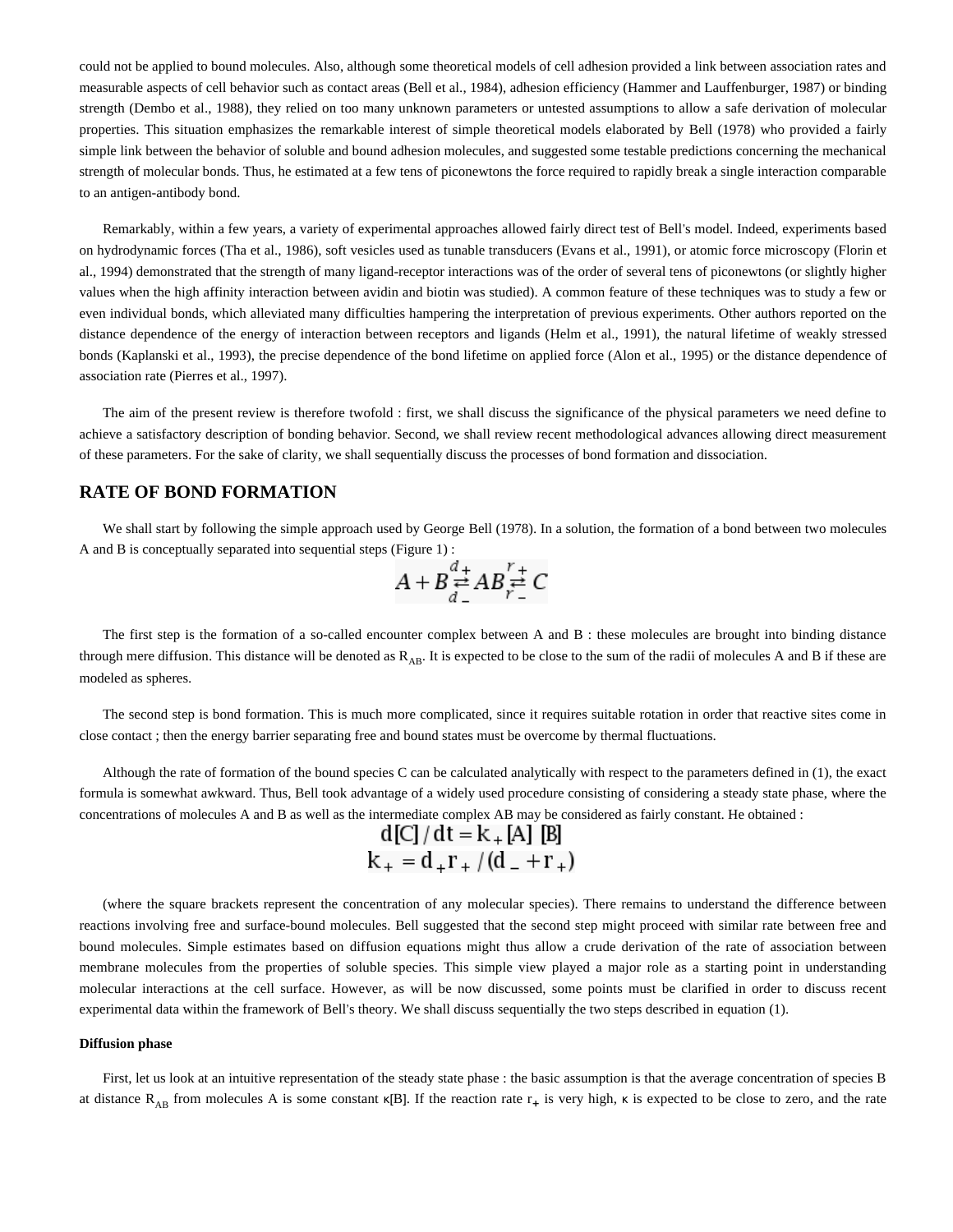limiting step is the arrival of molecules B in contact with A. The overall reaction is said to be diffusion-limited. On the contrary, if  $r_+$  is much lower than  $d_{+}$ , constant  $\kappa$  is close to 1. The steadystate reaction rate can be calculated with a theory first elaborated by Smoluchowski (1917). As briefly described in Appendix I, in a three-dimensional medium :

$$
d_{+} = 4 \pi (D_{A} + D_{B}) (1 - \kappa) R_{AB}
$$

where  $D_A$  and  $D_B$  are the diffusion constants of molecules A and B respectively. Now, if molecules are embedded in a membrane, the surface rate of formation of the encounter complexe may be calculated in a similar way, yielding (Appendix I) :

$$
d_{+m} = 2\pi (D_{Am} + D_{Bm})(1 - \kappa) / \ln (R_{cell} / R_{AB})
$$

where  $R_{cell}$  is the cell radius. Note that this formula may seem at variance at variance with Bell's equation. However, the logarithm is not very different from unity and there is no order-of- magnitude discrepancy between this and Bell's equation.

#### **Reaction step**

The reaction step is conceptually much more complicated that the diffusion phase. It seems reasonable to split this process into a rotation step that is required to bring binding sites in contact, and the intermolecular association that is driven by intermolecular potential (Figure 1).

#### *Molecular rotation*

As pointed out by Bell (1978), the rate constant of some antibodyhapten reactions may be fairly close to the diffusion limit. This may seem somewhat surprising, since it might be thought that only a low proportion of molecular encounters should happen with an orientation compatible with binding (Figure 1). It is therefore of interest to note that there is some evidence supporting the concept that hydrodynamic ( Brune and Kim, 1994) or electrodynamic (Helm et al., 1992) forces between "well designed" molecules might induce couples generating rotation conducive to the acquisition of correct orientation during intermolecular approach.

The problem is to know what happens when molecules are bound to a surface. The following two predictions may be safely suggested :

If molecules are rigid, only a minimal fraction of orientations may be compatible with binding (Figure 2), resulting in a dramatic decrease of the binding rate as compared to free structures.

If adhesion molecules are flexible, the diffusion of binding sites should not be substantially decreased on a membrane. Indeed, if we model these sites as points located on the surface of a rigid spherical molecules of radius a, the diffusion component due to translation is expected to be equal to kT/6πμa, where k is Boltzmann's constant, T is the absolute temperature and μ is the medium viscosity, whereas the diffusion component due to rotation (i.e. sphere radius times rotational diffusion coefficient) should be kT/8 πμa (see e. g. Hill, 1960).

The qualitative conclusion suggested by these remarks is that rigid molecules are not expected to interact if they are bound to surfaces. If they are flexible, binding sites are expected to move with comparable velocity in solution and on a membrane. Therefore, the kinetics of bond formation should be proportional to the fraction of available molecular conformations corresponding to a molecular orientation compatible with binding. As shown on Figure 2, this probability is expected to depend on the distance between the anchoring points of considered molecules.

#### *Molecular association*

A detailed discussion of the general mechanisms of the kinetics of molecular interactions would not fall into the scope of this review. However, molecular flexibility (as well as the flexibility of anchoring to the membranes) is likely to play a dominant role at this stage. Indeed, according to Eyring's celebrated theory of reaction rates (Eyring, 1935 ; Hill, 1960), the absolute rate of molecular association should be proportional to the rate of passage through an "activation state". Both the probability of formation of this state and the transition rate per activated complex between molecules of comparable size should be inversely proportional to a power of at least 1/2 of the molecular mass. Thus, molecules of about 5 nm radius rigidly bound to cells of 5  $\mu$ m radius should display at least 10<sup>9</sup> fold (i.e. [5 $\mu$ m/5nm]<sup>3</sup>) lower chemical reaction rates than freely moving molecules. On the contrary, if molecules are flexible enough, reactive sites might behave as molecules with an effective mass comparable to the masses of free receptors and ligands.

It is therefore concluded that surface-bound molecules will be able to interact efficiently only if they are fairly flexible. In this case, the diffusive rate of binding sites is comparable to that of free molecules, but this diffusion is constrained within a very small volume. The binding rate should therefore be exquisitely sensitive to the surface distance, with a characteristic range comparable to molecular size. These conclusions were, in fact, intuitively obvious, but they must be borne in mind in order to interpret results obtained with the methods that will be described in the second part of this review. A semi-quantitative model for the distance dependence of bond association is presented in appendix II. Theoretical curves for the distance-dependence of association rate between surface-bound molecules are presented on Figure 3.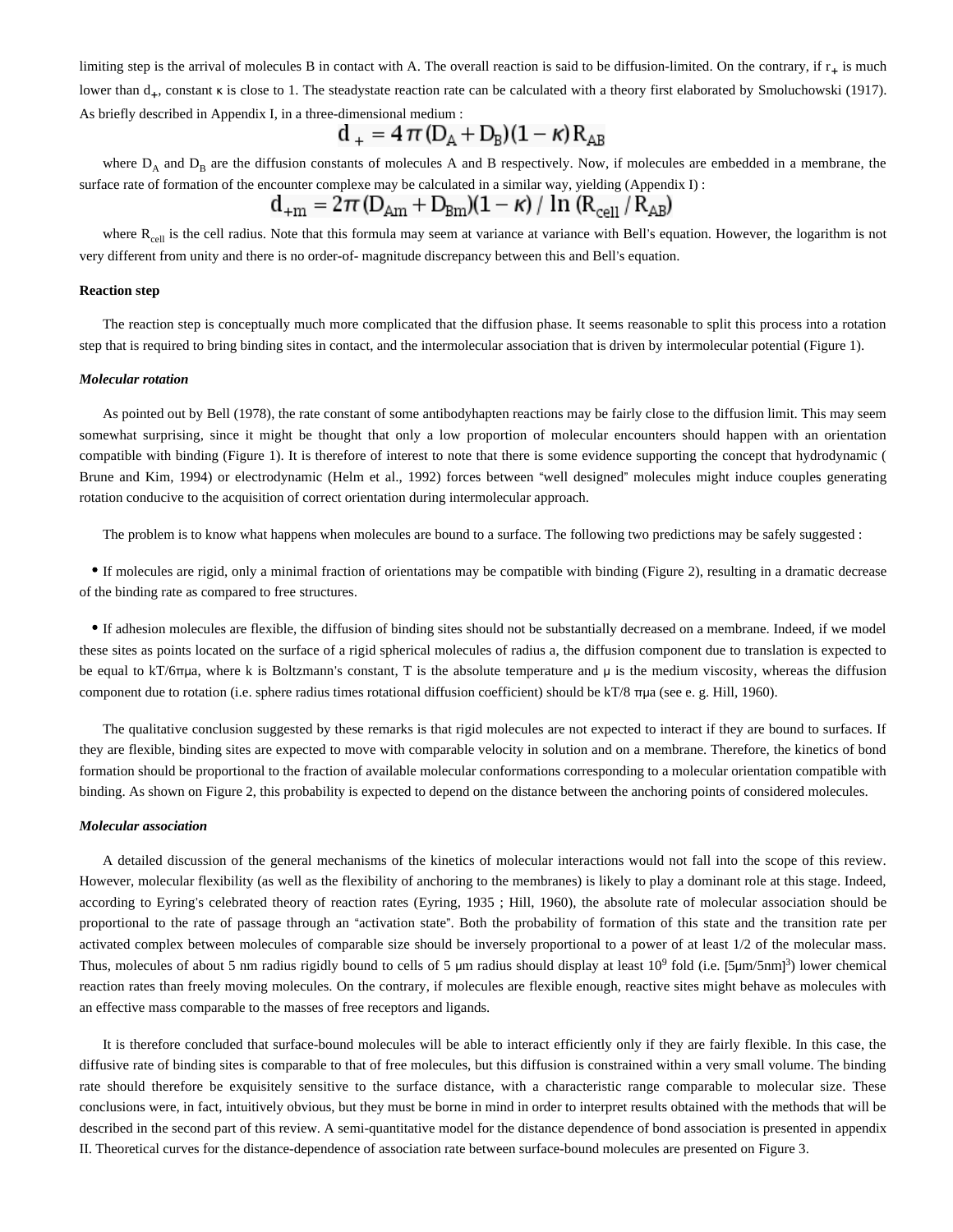## **BOND DISSOCIATION**

As emphasized by Bell (1978), the spontaneous rupture of a molecular bond requires that i) a sufficient amount of thermal energy be accumulated to reach the transition state and ii) unbound molecules get separated by diffusion.

When at least one of interacting molecular species is in soluble form, it is reasonable to consider that the debonding process is correctly described by a single numerical constant, that is the off-rate (k<sub>-</sub>), or probability of rupture per unit of time. When both ligands and receptors are bound to surfaces, two important differences must be considered :

First, the bond may be subjected to some distractive force F. The off-rate k<sub>n</sub> must therefore be considered as a function of F (i.e. k<sub>n</sub>(F)). Bell (1978) suggested to apply to individual bonds an empirical formula that was obtained by studying the tensile strength of macroscopic bodies (Zurkhov, 1956) :

$$
k_{-}(F) = k_{-}(0) \exp(\gamma F/kT)
$$

Bell argued that the constant γ must represent the molecular range of interaction, and he suggested a tentative value of a few tens of nanometers for the antigen-antibody bond. Some theoretical justification for equation (6) may be found within the framework of Eyring's theory (see appendix III and Evans and Ritchie, 1997). As shown below, the conclusion that the tensile strength of molecular bonds should be of order of several tens of piconewtons was fully supported by further experimental studies. More recently Evans et al.. (1991) suggested the following empirical formula :

$$
k_{-}(F) = \nu_{0}(F/F_{0})^{3}
$$

where a is an empirical parameter describing the mechanical behavior of the considered bond. The important conclusion is that the off-rate is dependent on applied force, leaving as a challenge to experimentalists an accurate determination of this dependence in several representative models.

Second, free and bound molecules are expected to display quite different behavior. The problem is to know whether rebinding is likely to occur after bond rupture. Indeed, even if a surface-bound molecule is flexible enough to remove its binding site from a receptor with a time scale comparable to that found with a free molecule, the local concentration of the dissociated binding site will remain quite high (the concentration of a molecule constrained in a volume of 10 nm size is of order of 1.7 mM). Thus, the apparent lifetime of a surface-bound molecule subjected to a tensile strength F may be dependent on the dynamic properties of the particle, i.e. on its effective mass. Indeed, this mass determines the velocity with which the molecule will go away after detachment. This problem may be important if the reciprocal value of the on-rate (i.e. the binding time) is smaller than the time required for the detached surface to move by a molecular length when it is subjected to a distractive force F.

## **EXPERIMENTAL STUDY OF THE INTERACTION BETWEEN SURFACEBOUND MOLECULES**

We shall now review some recent experimental studies on the interactions between individual surface bound molecules. The basic methodologies that yielded most published information during the last years were reviewed in a recent book (Bongrand, Claesson & Curtis, 1994)

#### **The surface forces apparatus**

The surface forces apparatus (Israelachvili and Tabor, 1972 ; Israelachvili and Adams, 1978) has been used for more than twenty years to study short-distance interactions between surfaces. The basic principle was to bring into close distance two crossed cylinders coated with silvered mica surfaces, with simultaneous measurement of intersurface distance and interaction force. Three points may be emphasized ( Israelachvili, 1991):

The distance between surfaces is measured by means of an interferometric technique allowing better than angström accuracy, and precise determination of surface deformation (Helm et al., 1989). Note that the interest of using mica is due to the smoothness of this material at the atomic scale.

The force is measured with an accuracy of order of 10 nanonewtons : this is achieved by combining accurate distance measurement, mounting of a cylinder on a soft spring (cantilever), and control of additional displacement with a piezoelectric device.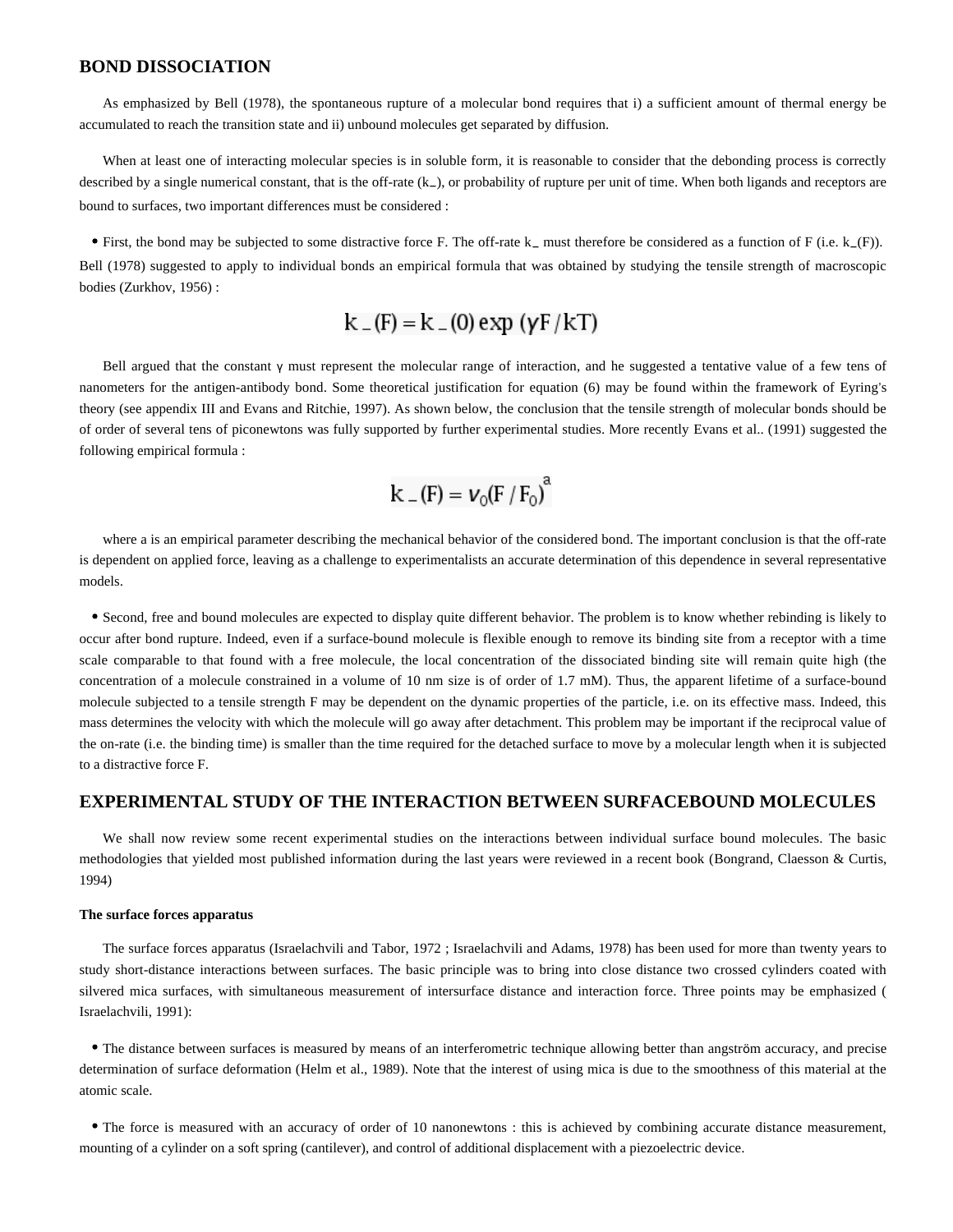• When the radius of curvature R of the cylinders (~ 1cm) is much higher than the range of the interaction, it may be shown that the measured force F is related to the interaction energy W per unit area through the simple formula :

# $W = F / 2\pi R$

(This is the so-called Derjaguin approximation). The surfaces forces apparatus (SFA) allowed direct measurement of van der Waals forces in water (Israelachvili and Adams, 1978). It was then applied to surfaces coated with lipid films or macromolecules (see e. g. Luckham and Klein, 1985 ; Claesson, 1994) and yielded very sensitive energy/distance curves. Recently, (Helm et al., 1991 ; Israelachvili et al., 1994), this apparatus was applied to specific interactions between biological molecules. The first model studied was the avidin-biotin association : this was chosen in view of its extremely high affinity. In order to obtain very regular arrays of avidin and biotin binding sites, the authors incorporated these molecules in lipid layers that were deposited on mica surfaces. Other models such as antigen-antibody bonds (Leckband et al., 1995) or nucleic acid interactions (Pincet et al., 1994) were also studied with this technique. The major conclusion was that specific interactions resulted in very strong attraction within a very narrow range of distances (Figure 4 : the peak width was of order ot one angström). The peak value of this attraction could in principle allow an absolute determination of the interaction energy, provided the surface density of binding sites was determinated. The estimate yielded by equation (8) for the avidinbiotin interaction energy is about 17 kT (Helm et al., 1991 ; k is Boltzmann's constant and T is the absolute temperature). The binding constant for the avidin-biotin association in solution is about  $10^{15}$  M<sup>-1</sup>. In a study made on the interaction between fluorescyl groups and a specific antibody (with an affinity of  $5 \times 10^9$  M<sup>-1</sup>), assuming a surface area of 45 nm<sup>2</sup> per antibody site, with 75 % of active sites, the binding energy measured with the surface forces apparatus is about 6 kT (Leckband et al., 1995 ). Note that the relationship between measured binding energy and affinity constant is not at all straightforward. This point is discussed in appendix IV.

Another important finding (Leckband et al., 1992 & 1995) was that a weak attraction between protein sites was detectable when they were separated by a distance as high as 8.5 nm (Leckband et al., 1992). Thus, as emphasized by the authors, when two adhesion molecules approach each other through diffusion, electrodynamic steering forces may ensure suitable orientation in order that binding sites are facing each other when molecules come in contact. Interestingly, these forces are due to a particular spatial organisation of the molecule rather than the existence of average opposite charges on ligand and receptor molecules, since this force disappeared on protein denaturation (Leckband et al., 1995).

Another interesting finding was that the specific interaction between avidin and biotin molecules could be detected only when they were deposited on fluid, not solid, monolayers, thus emphasizing the importance of a molecular match in short range interactions (see also McGuiggan and Israelachvili, 1990). The importance of molecular length and flexibility is indeed obvious in many biological models.

A final advantage of the surface forces apparatus is that the accurate control of surface distance may yield very safe information on molecular conformation on interfaces. However, there are some basic limitations with this technique : first, since many molecular interactions are averaged, it has not been possible at the present time to derive kinetic parameters of bond formation and dissociation. Second, avidin-biotin interaction was found to be stronger than the cohesive strength of molecular layers, thus hampering precise study of the detachment process. Third, quantitative discrimination between nonspecific van der Waals forces and specific effects may be somewhat complicated. Fourth, it seems difficult to apply this methodology to irregular surfaces such as are found in biological systems. It is therefore interesting to compare the data obtained with this approach to results provided by other techniques. During the last few years, several authors obtained very accurate information on individual ligand-receptor bonds with atomic force microscopy.

#### **Atomic force microscopy**

As briefly sketched on Fig. 5, the basic principle of an atomic force microscope (Binnig et al., 1982) is deceptively simple (see e. g. Erlandsson & Olsson, 1994, for a brief description). A very sharp needle (the tip width may be on the nanometer scale) is mounted on a soft cantilever (typically of order of O.1 N/m stiffness) whose position may be detected with angström accuracy. The tip is moved near a suitable material sample. A piezoelectric device is used to control the tip-to-sample distance. Now, the usual way of using an atomic force microscope (AFM) is to scan the sample by lateral displacement of the tip while the interaction force is maintained constant by a feedback mechanism. The actual tip-to-surface distance is easily calculated since imposed displacement and cantilever deformation are known. It is thus possible to obtain an image with nanometer resolution. However, the AFM was recently applied to the study of intermolecular forces by derivatizing the tip and the surface with complementary ligand and receptor sites, and varying only the distance between these structures. It was thus possible to derive force/distance curves. The rupture of specific bonds resulted in sharp jumps of the tip (Figure 5), whose amplitude might be translated in a force that was defined as the bond mechanical strength.

In contrast with the surface forces apparatus, the AFM does not allow an absolute determination of the distance between surfaces. However, there are several advantages with this technique : first, there is no need for perfectly smooth surfaces, and it might well be possible to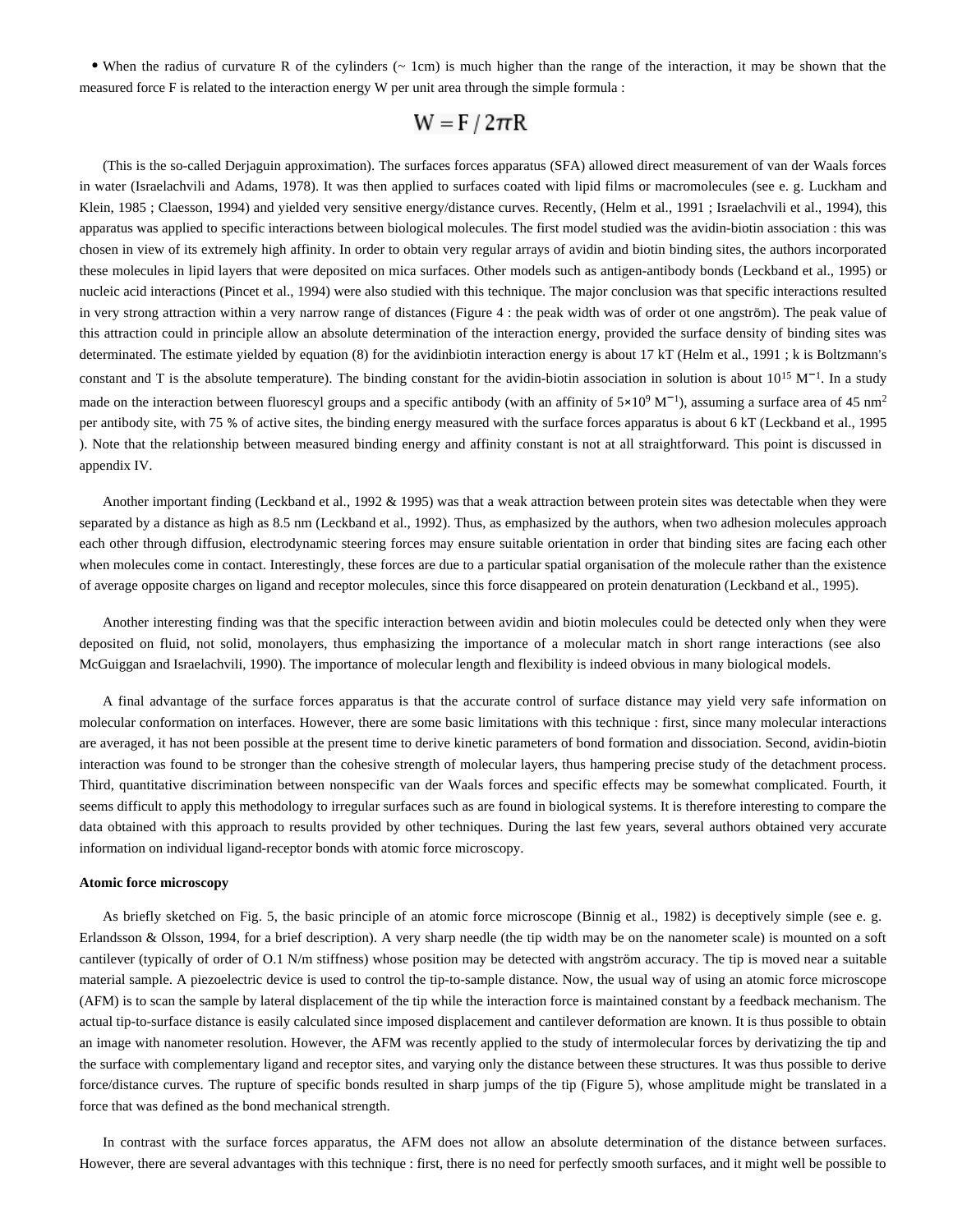study bond formation on the surface of actual cells (Hinterdorfer et al., 1996). Second, since the interaction area is much lower than with the SFA, the relative importance of van der waals forces is much less, and no complicated calculation is required to subtract the effect of these interactions. Third, hydrodynamic interactions are also much less important, making it possible to impose fairly rapid relative displacement of the tip and the sample. As a consequence, this technique might in principle yield kinetic information on individual bonds. Indeed, in a typical experiment, the AFM tip velocity may be of order of 100 nm/s, which is fiftyfold higher than was achieved with the SFA (Leckband et al., 1995).

Further, while the theoretical force and displacement sensivity of the AFM might be of order of 0.01 pN and 0.01 nm respectively (Lee et al., 1994), several authors measured adhesion forces with a sensitivity of a few piconewtons. Indeed, Hoh et al. (1992) may have detected the rupture of individual hydrogen bonds in aqueous medium. Recently, much interesting information was reported on ligand-receptor interactions :

The streptavidin-biotin bond was studied by several authors (Florin et al., 1994 ; Lee et al., 1994, Moy et al., 1994). When interacting surfaces were coated with limited densities of avidin and biotin groups, the rupture of specific bonds appeared as sharp jumps of the tip. Two arguments were used to support the view that individual bonds were indeed detected. First, it was argued that when a limited proportion of approaches between the tip and sample resulted in binding, the bond number must be low (Lee et al., 1994). Second, when histograms of the distribution of rupture forces were drawn, there appeared a series of quantized peaks that were multiples of a single value (Florin et al., 1994). The reported value of the rupture strength of the avidin-biotin bond varied between 160 pN (Florin et al., 1994), 257 pN (Moy et al., 1994) and 300–400 pN (Lee et al., 1994). The force required to separate paired adenine and thymine groups was estimated at 54 pN (Boland and Ratner, 1995). Other authors estimated at 400 pN the rupture force of association between two cell adhesion proteoglycans (Dammer et al., 1995). The rupture force of interaction between biotin and polyclonal anti-biotin antibodies was estimated at 111.5 pN (Dammer et al., 1996), and the rupture force of the interaction between human albumin and specific antibodies was about 240 pN (Hinterdorfer et al., 1996). Interestingly, the latter authors reported that this force of 240 pN reduced the bond lifetime by a factor of  $8\times10^5$  as compared to the value measured on soluble molecules. Here are some points of practical or theoretical interest :

First, it was noted that the measured bond strength was dependent on the cantilever stiffness (Lee et al., 1994). This point was indeed consistent with a previous report by Evans et al., (1991) who emphasized that bond rupture was a stochastic event whose frequency was dependent on applied force. Further, Evans et al. (1994) suggested an empirical relationship between the the level of force "f" for most frequent rupture depends and the rate of loading. It is therefore not surprising that when a very low loading rate was used to probe the streptavidin-biotin interaction with so-called biomembrane-force probe (BFP : Evans and Ritchie, 1997), the detachment force was about 50 pN (Merkel et al., 1995).

Second, it was reported that, in contrast with studies made with the SFA on lipid-incorporated adhesion molecules, adhesion receptors were not damaged with AFM studies, which allowed to perform hundreds or thousands of attachment/detachment cycles without any need for a lateral displacement of the tip (Florin et al., 1994 ; Hinterdorfer et al., 1996).

Third, the importance of using adhesion molecules with sufficient flexibility (Hinterdorfer et al., 1996) or a soft substratum (Florin et al., 1994) was emphasized, thus supporting the concept that geometrical constraints may play an essential role in the efficiency of interaction between surface-bound molecules.

Fourth, the significance of measured forces was studied by comparing the binding strength of interaction between avidin and a series of biotin derivatives : a linear relationship was found between the force and the dissociation enthalpy, not the free energy (Moy et al., 1994 ; Chilkoti et al., 1995). This yielded an estimate of 0.95 nm for the rupture length (Moy et al., 1994). Also, these results suggested that detachment acted as an adiabatic process (i.e. this process did not involve any energy exchange between the ligand-receptor couple and the solvent). This point was by no means obvious, and it had to be clarified in order to allow significant comparison between experimental data and results of computer simulation (Grubmüller et al., 1996).

Fifth, whereas initial studies were focussed on bond rupture, Hinterdorfer et al. (1996) recently attempted to estimate the rate of bond formation between an AFM tip coated with a few antibody molecules and antigencoated surfaces. Thus, they obtained an estimate of  $5\times10^4$  M<sup>-</sup>  $1s$ <sup>-1</sup> for the association rate, which fell within the range of antigenantibody association constants.

#### **Use of lipid vesicles as transducers**

The use of lipid vesicles as transducers was pioneered by Evans et al. (1991). They used micropipettes to approach red blood cells coated with limiting densities of various adhesion molecules. One of these cells was stiffened by chemical cross-linking or aspiration with high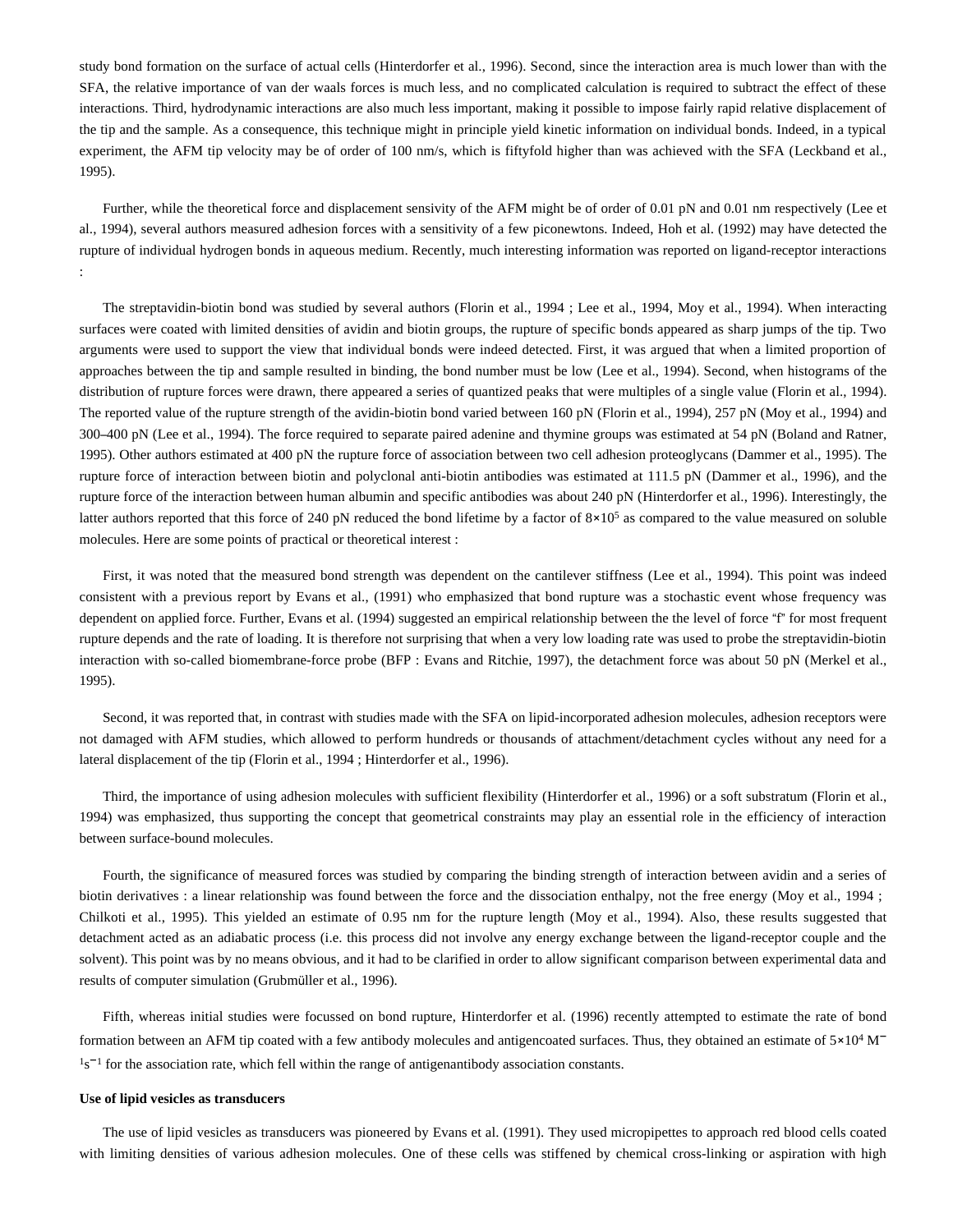pressure. The other one was maintained with moderate pressure. After a contact of several tens of seconds, a pipette was pulled, resulting in the application of an increasing disruptive force. This force could be calculated by analysis of the cell deformation (Figure 6). The rupture time, and the corresponding force were then recorded. An important finding was that the force required for rapid (i. e. a few second) bond rupture was similar when adhesion was mediated by different antigen-antibody couples or lectin-sugar interactions. This rupture force was close to 10– 20 pN.

The authors later improved this method by biochemically glueing a microscopic bead to the surface of a lipid vesicle : accurate determination of the bead position could thus be achieved with interference reflection microscopy (Figure 6). Further, the bead was approached to a test surface that could be moved with a piezoelectric device.

The interest of this technology is i) to take advantage of a tunable tranducer with a wide range of forces and ii) to allow some visual control of surface position.

#### **Use of hydrodynamic flow to study bond formation and dissociation**

The first experimental check of Bell's theory was provided by Tha et al. (1986). They made use of a device called the "traveling microtube" that had been developed by H. Goldsmith for some years. the basic principle was to drive doublets of antibody-agglutinated erythrocytes into a glass capillary tube with very low pressure. A microscope was used to monitor the motion of individual doublets. The trick was to settle the tube on a moving stage with a velocity opposite to the flow. The observed doublet was thus immobile with respect to the microscope and could be monitored during a prolonged period of time. Also, erythrocytes were made spherical by incubation in hypotonic media, which allowed precise calculation of forces with theoretical results from fluid mechanics. Recording the motion gave direct information on the hydrodynamic distractive force and doublet lifetime. Another important point was to use limiting concentrations of agglutinating antibodies (in order that cells be held together by a few and even a single bond). It was thus possible to observe doublet rupture in presence of weak hydrodynamic forces. The strength of an antigen-antibody bond was estimated at a few tens of piconewtons. These results were essentially confirmed in a later study based on improved methodology allowing rapid variation of the applied force, with a cone-and plate rheoscope (Tees et al., 1993 ; Goldsmith et al., 1994), and replacement of polyclonal with monoclonal antibodies. Finally, since there remained the possibility that cell separation might involve the uprooting of membrane bound antigens rather than rupture of the antigen-antibody bond (Bell, 1978 ; Evans et al., 1991), experiments were resumed in the same laboratory with ligand-derivatized latex spheres. The motion of flowing doublets was followed with a range of shear rates. Computer simulation was performed to fit experimental values of bond lifetime with predictions from Bell's theory. The natural lifetime (i.e. at zero force) of the interaction between a polysaccharide antigen and antibody bonds was found to be 25 seconds, with an empirical interaction range γ (equation 6) of 0. 12 nm (Tees and Goldsmith, 1996). The interaction between immunoglobulin G and protein G, a natural IgG receptor of bacterial origin, was also studied : the natural lifetime of the interaction was 175 seconds and the interaction range γ was 0.39 nm (Kwong et al., 1996).

A major limitation of the above experiments is that it was difficult to obtain accurate information on short-lived bonds. This difficulty could be overcome with a parallel-plate flow chamber : the basic idea was to observe the motion of receptor-coated cells or particles along ligand-coated surfaces with a very low hydrodynamic force (say a few piconewtons, i.e. less than the rupture strength of a single bond). It was thus reasoned that single molecular bonds should result in the formation of detectable arrests. When blood polymorphonuclear neutrophils were driven along activated endothelial cells (Kaplanski et al., 1993), they displayed transient arrests with an average lifetime of about 2 seconds, and these binding events were inhibited when endothelial cells were treated with anti-E-selectin antibodies. More extensive data were obtained on a similar system by Alon et al. (1995) who studied the binding of neutrophils with surfaces coated with various densities of P-selectin, with different values of the flow rate : they estimated at 1 second the natural lifetime of P-selectin-ligand bond, and the bond interaction distance (i.e. Bell's parameter γ) was 0.05 nm.

Since an accurate study of cell motion was made difficult by velocity variations due to cell surface asperities, Pierres et al. (1994 & 1995) used the same technique to study the displacement of spherical particles coated with anti-rabbit immunoglobulins along surfaces derivatized with rabbit Ig. Unexpectedly, they observed short-term arrests (with a lifetime ranging between about one and two seconds), whereas the attachment of soluble antibodies lasted several hours. A quantitative analysis of arrest duration strongly suggested the existence of a biphasic binding process, with formation of an intermediate adhesion state. When the shear rate was increased, the lifetime of the intermediate state decreased with an empirical interaction range γ of about 0.08 nm (unpublished data). It must be emphasized that this finding was in line with previously reported data (Beeson and McConnell, 1994). Note that it is not surprising that these intermediate states were revealed with the flow chamber technology rather than the AFM : indeed, when a sphere moves within binding distance of a surface with a velocity of 10  $\mu$ m/s, the relative velocity between the receptors and ligands is of order of 5 μm/s (Goldman et al., 1967), as compared to a fiftyfold lower value of the AFM tip velocity.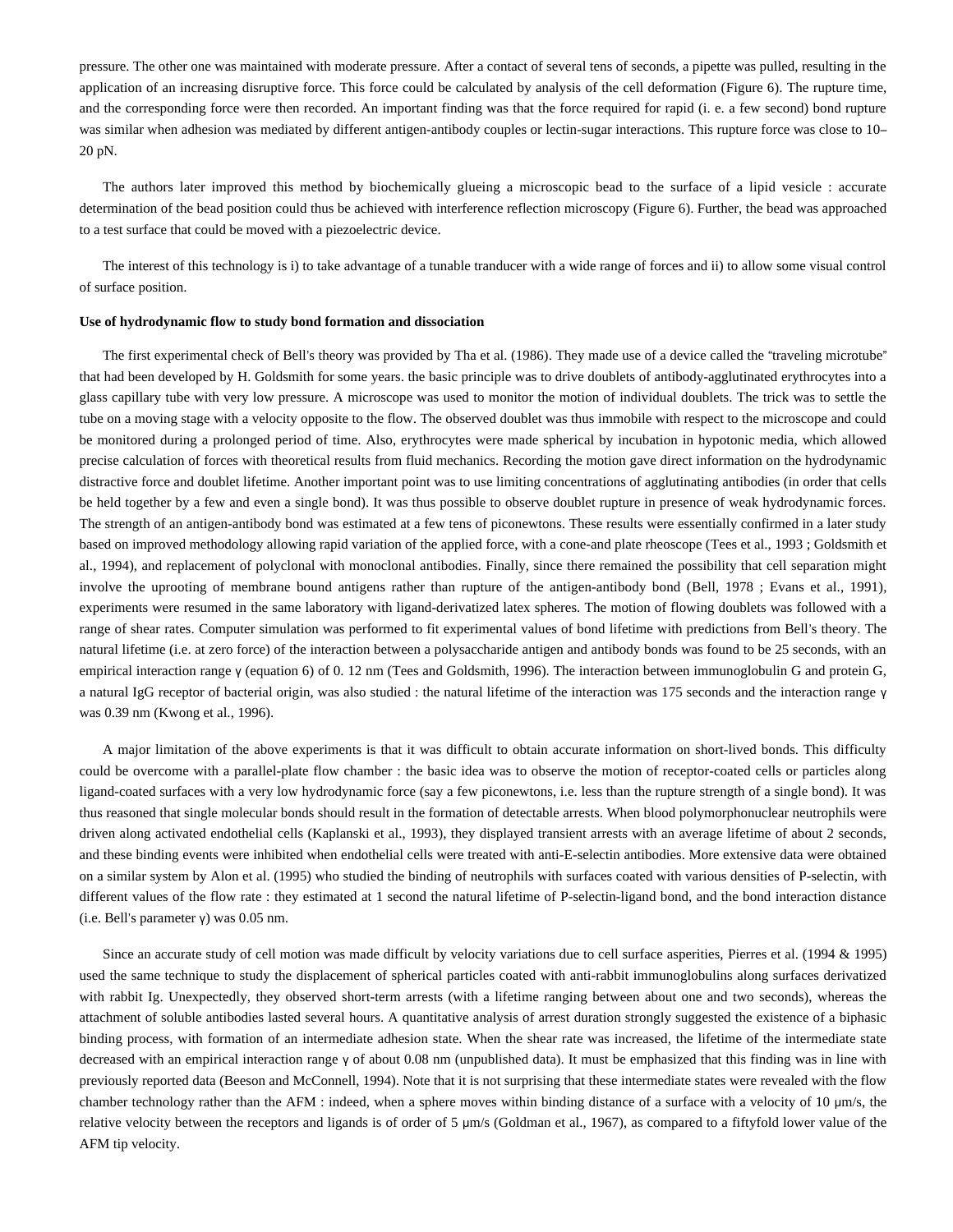In a later study, Pierres et al. (1996b) improved the performance of the flow chamber methodology by using image analysis to estimate bead position with 0.1 μm accuracy and a time resolution of 5 milliseconds. It was thus possible to study short term interactions between recombinant CD2 molecules and their ligand CD48. These molecules are expected to play a role in the initial interaction between T lymphocytes and antigen-presenting cells. The natural bond lifetime was of the order of one tenth of a second with a bond range parameter γ of 0.13 nm (Pierres et al., 1996c).

Recently, the flow chamber was used to study the on-rate of bond formation (Pierres et al., 1997) : CD48-coated spheres were driven along CD2-derivatized surfaces. About 2,500 individual trajectories were recorded, yielding 350,000 positions. Results were used to derive a relationship between instantaneous sphere velocity and binding probability. Numerical data provided by Goldman et al. (1967) were then used to plot the binding probability versus the sphere-to-surface distance. The binding site density was then determined, which allowed an absolute estimate of the variations of the rate of bond formation between CD2 and CD48 molecules versus the distance between the anchoring points of these molecules. The association rate was 0.03 second<sup>-1</sup> at 10 nm separation, and it was inversely proportional to the cube of the distance. This finding is not inconsistent with the crude model described in Appendix II.

In conclusion, the flow chamber allowed quantitative determination of both bond rupture rate as a function of applied force, and bond formation kinetics as a function of distance. Also, the occurrence of intermediate binding states was readily demonstrated.

## **Other methods**

Although they were less extensively used than aforementioned approaches, some techniques were demonstrated to yield valuable information on the association between bound adhesion molecules.

A rapidly developing methodology consists of exerting a force of several piconewtons on a microscopic object by focussing a laser beam on this object on the stage of a microscope (these devices are called laser traps or "optical tweezers"). The force is generated by the deflection of photons when light rays are diffracted (see e. g. Ashkin, 1992). This technique was recently used by Miyata et al. (1996) to study the strength and lifetime of actin-α-actinin interaction. The authors reported very heterogeneous bond lifetime, with a mean duration of 0.52 second. The force dependence was complex, with wide variations of the dissociation constant, which made very difficult a quantitative check of Bell's model. The binding range γ was estimated between 0.05 nm and 0.3 nm.

A recently described method consisted of observing the thermal motion of immunoglobulin-coated spheres near protein A-coated surfaces (protein A is a natural immunoglobulin receptor of microbial origin). Total internal reflection microscopy allowed to monitor elevations as small as 1 nm. The authors took advantage of Boltzmann's distribution to derive an energy/distance relationship between beads and the surface (Liebert and Prieve, 1995).

## **CONCLUSION**

Experimental studies made on cell adhesion have long suggested that a single parameter such as the affinity constant could not give a complete account of the behavior of cell surface receptors. Recent methodological advances recently yielded an impressive amount of information on ligand receptor interactions, with fairly direct determination of the relationship between i) dissociation rate and applied force, and ii) association rate and distance of interacting molecules. It may thus be expected that accurate comparison between experimental data and theoretical predictions, including results from computer simulation experiments, will dramatically improve our understanding of the mechanisms of macromolecule interactions within the next few years. This will allow in-depth understanding of the relationship between the structure and function of the multiple adhesion molecules that have recently been characterized.

#### **References:**

- Alon R , Hammer DA , Springer TA 1995; Lifetime of the P-selectin-carbohydrate bond and its response to tensile force in hydrodynamic flow. Nature. 374: 539- 542
- Ashkin A 1992; Forces of a single-beam gradient laser trap on a dielectric sphere in the ray optics regime. Biophys J. 61: 569- 582
- Beeson C , McConnell HM 1994; Kinetic intermediates in the reactions between peptides and proteins of major histocompatibility complex class II. Proc Natl Acad Sci USA. 91: 8842- 8845
- Bell GI 1978; Models for the specific adhesion of cells to cells. Science. 200: 618- 627
- Bell GI, Dembo M, Bongrand P 1984; Cell adhesion Competition between nonspecific repulsion and specific bonding. Biophys J. 45: 1051- 1064
- Binnig G , Rohrer H , Gerber C , Weibel E 1982; Surface studies by scanning tunneling microscopy. Phys Rev Lett. 49: 57- 61
- Boland T , Ratner BD 1995; Direct measurement of hydrogen bonding in DNA nucleotide bases by atomic force microscopy. Proc Natl Acad Sci USA. 92: 5297- 5301
- Bongrand P , Capo C , Depieds R 1982; Physics of Cell Adhesion. Progress Surface Sci. 12: 217- 286
- Brune D , Kim S 1994; Hydrodynamic steering effects in protein association. Proc Natl Acad Sci(USA). 91: 2930- 2934
- Chilkoti A , Boland T , Ratner BD , Stayton P 1995; The relationship between ligand-binding thermodynamics and protein-ligand interaction forces measured by atomic force microscopy. Biophys J. 69: 2125- 2130
- Claesson PM Editor: Bongrand P , Claesson P , Curtis A 1994; The surface force technique : interactions between surfactant bilayers and between protein layers. Studying Cell Adhesion. Springer; Heidelberg 15- 35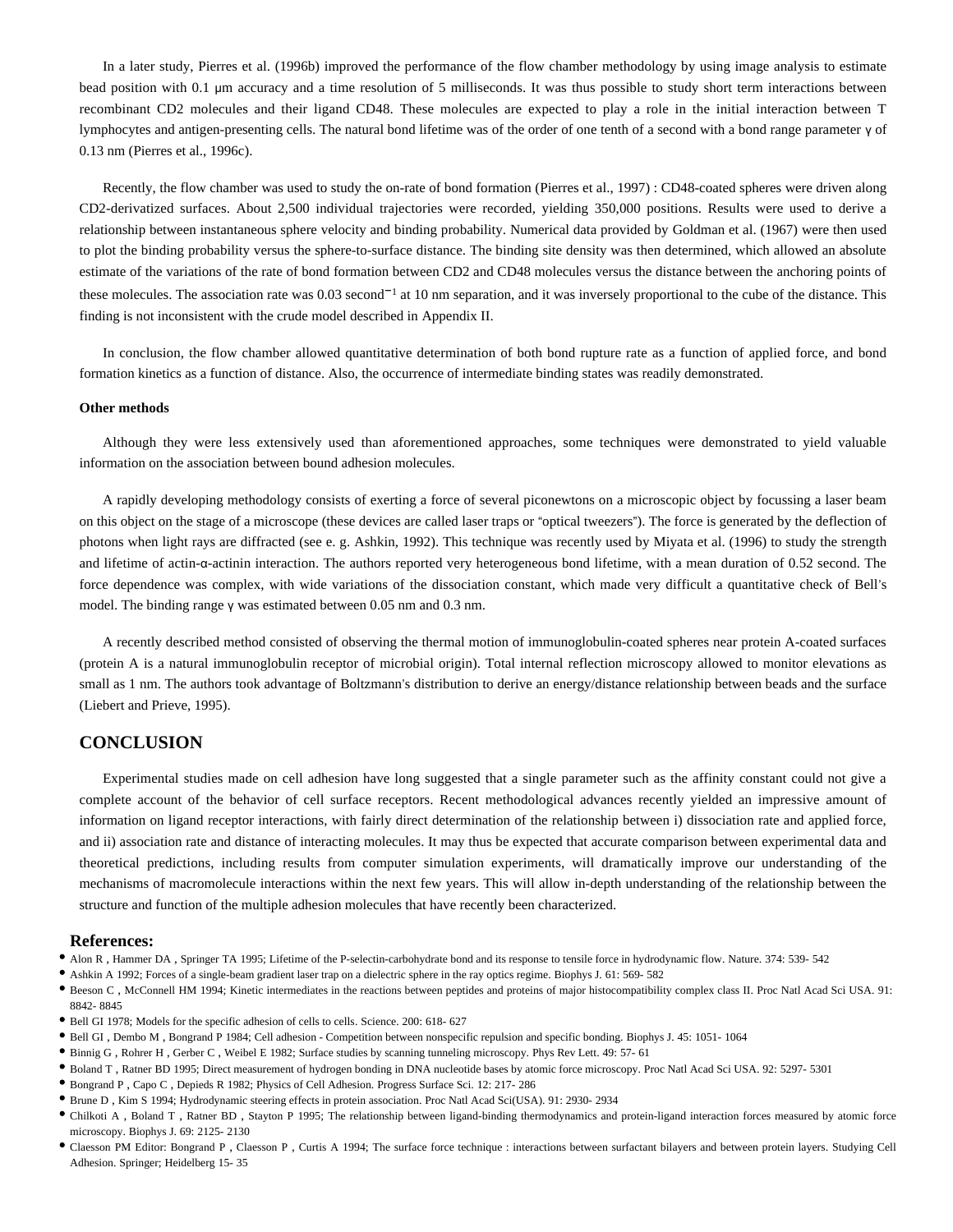- Crowley E , Horwitz AF 1995; Tyrosine phosphorylation and cytoskeletal tension regulate the release of fibroblast adhesion. J Cell Biol. 131: 525- 537
- Dammer U , Popescu O , Wagner P , Anselmetti D , Güntherodt HJ , Misevic GN 1995; Binding strength between cell adhesion proteoglycans measured by atomic force microscopy. Science. 267: 1173- 1175
- Dammer U , Hegner M , Anselmetti D , Wagner P , Dreier M , Huber W , Güntherodt HJ 1996; Specific antigen/antibody interactions measured by force microscopy. Biophys J. 70 : 2437- 2441
- Dembo M , Torney DC , Saxman K , Hammer D 1988; The reaction-limited kinetics of membrane-to-surface adhesion and detachment. Proc Roy Soc London B. 234: 55- 83
- Erlandsson R , Olsson L Editor: Bongrand P , Claesson P , Curtis A 1994; The study of biomolecules on surfaces using the scanning force microscope. Studying Cell Adhesion. Springer; Heidelberg 51- 63
- Evans E , Ritchie K 1997; Dynamic strength of molecular adhesion bonds. Biophys J.
- Evans E , Berk D , Leung A 1991; Detachment of agglutinin-bonded red blood cells. I Forces to rupture molecular point attachments. Biophys J. 59: 838- 848
- Evans E , Merkel R , Ritchie K , Tha S , Zilker A Editor: Bongrand P , Claesson P , Curtis A 1994; Picoforce method to probe submicroscopic actions in biomembrane adhesion. Studying Cell Adhesion. Springer; Heidelberg 125- 139
- Eyring H 1935; The activated complex in chemical reactions. J Chem Phys. 3: 107- 115
- Eyring H , Walter J , Kimball GE 1944; Quantum Chemistry. J. Wiley & Sons, Inc; New York 299- 331
- Florin EL , Moy VT , Gaub HE 1994; Adhesion forces between individual ligand-receptor pairs. Science. 264: 415- 417
- Goldman AJ , Cox RG , Brenner H 1967; Slow viscous motion of a sphere parallel to a plane wall.II Couette flow. Chem Engn Sci. 22: 653- 660
- Goldsmith HL , Takamura K , Tha S , Tees D Editor: Bongrand P , Claesson P , Curtis A 1994; Study of cell-cell interactions with the travelling microtube. Studying Cell adhesion. Springer; Heidelberg 141- 156
- Grubmüller H , Heymann B , Tavan P 1996; Ligand binding : molecular mechanics calculation of the streptavidinbiotin rupture force. Science. 271: 997- 999
- Hammer DA , Lauffenburger DA 1987; A dynamical model for receptormediated adhesion to surfaces. Biophys J. 52: 475- 487
- Helm CA , Israelachvili JN , McGuiggan PM 1989; Molecular mechanisms and forces involved in the adhesion and fusion of amphiphilic bilayers. Science. 246: 919- 922
- Helm C , Knoll W , Israelachvili JN 1991; Measurement of ligand-receptor interactions. Proc Natl Acad Sci USA. 88: 8169- 8173
- Hill TL 1960; An introduction to Statistical Thermodynamics. Addison–Wesley; Reading, MA 189- 200
- Hinterdorfer P , Baumgartner W , Gruber HJ , Schilcher K , Schindler H 1996; Detection and localization of individual antibody-antigen recognition events by atomic force microscopy. Proc natl Acad Sci USA. 93: 3477- 3481
- Hoh JH , Cleveland JP , Prater CB , Revel JP , Hansma PK 1992; Quantized adhesion detected with the atomic force microscope. J Am Chem Soc. 114: 4917- 4918
- Israelachvili JN 1991; Intermolecular & Surface Forces. Academic Press; London
- Israelachvili JN , Adams GE 1978; Measurement of forces between two mica surfaces in aqueous electrolyte solutions in the range of 0–100 nm. J Chem Soc Faraday Trans. 98: 500 - 514
- Israelachvili JN , Tabor D 1972; The measurement of van der Waals dispersion forces in the range 1.5 to 130 nm. Proc Roy Soc. A331: 19- 38
- Israelachvili JN , Leckband DE , Schmitt FJ , Zasadzinski J , Walker S , Chirovolu S Editor: Bongrand P , Claesson P , Curtis A 1994; Studying Cell Adhesion. Springer; Heidelberg 37- 49
- Kabat EA 1968; Structural concepts in immunology and immunochemistry. Holt, Rinehart and Winston Inc; New York 66- 81
- Kaplanski G , Farnarier C , Tissot O , Pierres A , Benoliel AM , Alessi MC , Kaplanski S , Bongrand P 1993; Granulocyte-endothelium initial adhesion : analysis of transient binding events mediated by E-selectin in a laminar shear flow. Biophys J. 64: 1922- 1933
- Lawrence MB , Springer TA 1991; Leukocytes roll on a selectin at physiological flow rates : distinction from and prerequisite for adhesion through integrins. Cell. 65: 859- 873
- Leckband DE , Israelachvili JN , Schmitt FJ , Knoll W 1992; Long range attraction and molecular rearrangements in receptor-ligand interactions. Science. 255: 1419- 1421
- Leckband DE , Kuhl T , Wang HK , Herron J , Müller W , Ringsdorf H 1995; 4-4-20 anti-fluoresceyl IgG recognition of membrane bound hapten : direct evidence for the role of protein and interfacial structure. Biochemistry. 34: 11467- 11478
- Lee GU , Kidwell DA , Colton RJ 1994; Sensing discrete streptavidin-biodin interactions with atomic force microscopy. Langmuir. 10: 354- 357
- Liebert RB , Prieve DC 1995; Speciec-specific long range interactions between receptor/ligand pairs. Biophys J. 69: 66- 73
- Lollo BA , Chan KWH , Hanson EM , Moy VT , Brian AA 1993; Direct evidence for two affinity states for lymphocyte function-associated antigen 1 on activated T cells. J Biol Chem. 268: 21693- 21700
- Luckham PF , Klein J 1985; Interactions between smooth solid surfaces in solutions of adsorbing and nonadsorbing polymers in good solvent conditions. Macromolecules. 18: 721- 728
- Marra J , Israelachvili J 1985; Direct measurements of forces between phosphatidylcholine and phosphatidylethanolamine bilayers in aqueous electrolyte solutions. Biochemistry. 24 : 4608- 4618
- McGuiggan PM , Israelachvili JN 1990; Adhesion and short-range forces between surfaces. Part II : effects of surface lattice mismatch. J Mater Res. 5: 2232- 2243
- Merkel R, Ritchie K, Evans E 1995; Slow loading of biotin-streptavidin bonds yields unexpectedly low detachment forces. Biophys J. 68: A404-
- Miyata H , Yasuda R , Kinosita K Jr 1996; Strength and lifetime of the bond between actin and skeletal muscle α-actinin studied with an optical trapping technique. Biochim Biophys Acta. 1290: 83- 88
- Moy VT , Florin EL , Gaub HE 1994; Intermolecular forces and energies between ligands and receptors. Science. 266: 257- 259
- Oliver T , Lee J , Jacobson K 1994; Forces exerted by locomoting cells. Semin Cell Biol. 5: 139- 147
- Page MI , Jencks WP 1971; Entropic contributions to rate accelerations in enzymic and intramolecular reactions and the chelate effect. Proc Natl Acad Sci USA. 68: 1678- 1683
- Patel KD , Nollert U , McEver RP 1995; P-selectin must extend a sufficient length from the plasma membrane to mediate rolling of neutrophils. J Cell Biol. 129: 1155- 1164
- Pierres A , Benoliel AM , Bongrand P Editor: Mow VC , Guilak F , Tran-Son-Tay R , Hochmuth RM 1994; Initial steps of cell-substrate adhesion. Cell mechanics and cellular engineering. Springer; New York 145- 159
- Pierres A , Benoliel AM , Bongrand P 1995; Measuring the lifetime of bonds made between surface-linked molecules. J Biol Chem. 270: 26586- 26592
- Pierres A , Benoliel AM , Bongrand P 1996a; Measuring bonds between surfaceassociated molecules. J Immunological Methods. 196: 105- 120
- Pierres A, Benoliel AM, Bongrand P 1996b; Experimental study of the rate of bond formation between individual receptor-coated spheres and ligand-bearing surfaces. J Physique III. 6: 807- 824
- Pierres A , Benoliel AM , Bongrand P 1996c; Determination of the lifetime and force dependence of interactions of single bonds between surface-attached CD2 and CD48 adhesion molecules. Proc Natl Acad Sci USA. 93: 15114- 15118
- Pierres A , Benoliel AM , Bongrand P , van der Merwe PA 1997; The dependence of the association-rate of surface-attached adhesion molecules CD2 and CD48 on separation distance. FEBS Lett.
- Pincet F , Perez E , Bryant G , Lebeau L , Mioskowski C 1994; Long-range attraction between nucleosides with shortrange specificity : direct measurements. Phys Rev Lett. 73: 2780- 2784
- Smoluchowski MV 1917; Versuch einen mathematischen theorie der koagulationskinetik kolloider lösungen. Z Physik Chem. 92: 129- 168
- Stossel TP 1993; On the crawling of animal cells. Science. 260: 1086-1094
- Tees DF , Coenen O , Goldsmith HL 1993; Interaction forces between red cells agglutinated by antibody. IV Time and force dependence of break-up. Biophys J. 65: 1318- 1334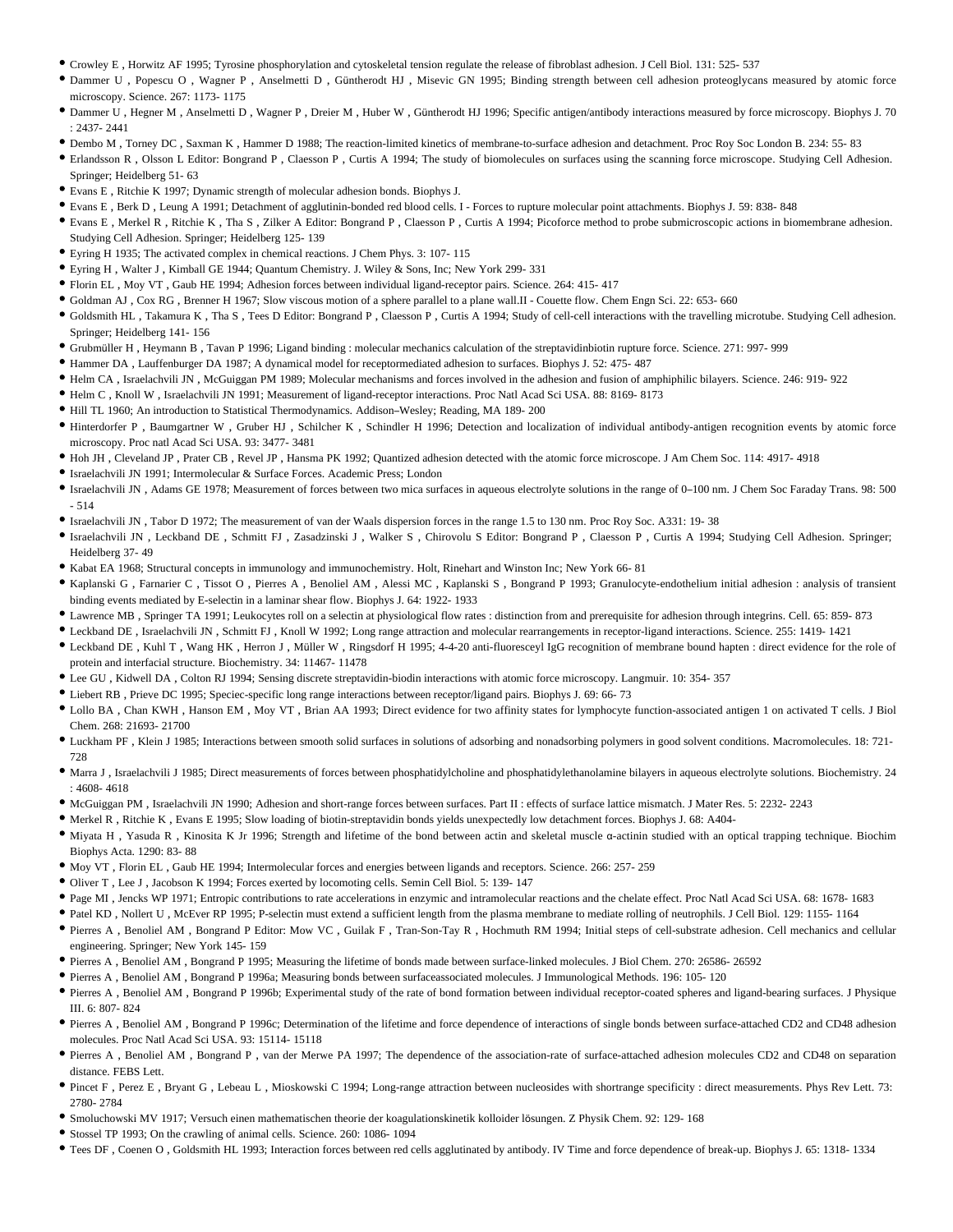- Tha SP , Shuster J , Goldsmith HL 1986; Interaction forces between red cells agglutinated by antibody. II measurement of hydrodynamic force of breakup. Biophys J. 50: 1117- 1126
- Ushiyama S , Laue TM , Moore KL , Erickson HP , McEver RP 1993; Structural and functional characterization of monomeric soluble P-selectin and comparison with membrane P-selectin. J Biol Chem. 268: 15229- 15237
- van der Merwe PA , Brown MH , Davis SJ , Barclay AN 1993; Affinity and kinetic analysis of the interaction of the cell adhesion molecules rat CD2 and CD48. EMBO J. 12: 4945- 4954
- Zurkhov SN 1965; Kinetic concept of the strength of solids. Int J Fract Mech. 1: 311- 323

## **Figure 1**

Association between soluble molecules

The formation of a complex between molecules A and B may be divided into i) a diffusive step (1) leading to the formation of an encounter complexe (EC) and ii) a reaction step, involving molecular reorientation (2) and association of complementary sites (3).



### **Figure 2**

Dependence of bond formation on molecular shape and flexibility

The association between two surface-bound molecules cannot occur if binding sites are not in contact (**A**) or if molecular rigidity prevents the acquisition of a suitable orientation of binding sites (**B**). Therefore, the binding efficiency is expected to be much higher when interacting molecules are sufficiently flexible (**C**).

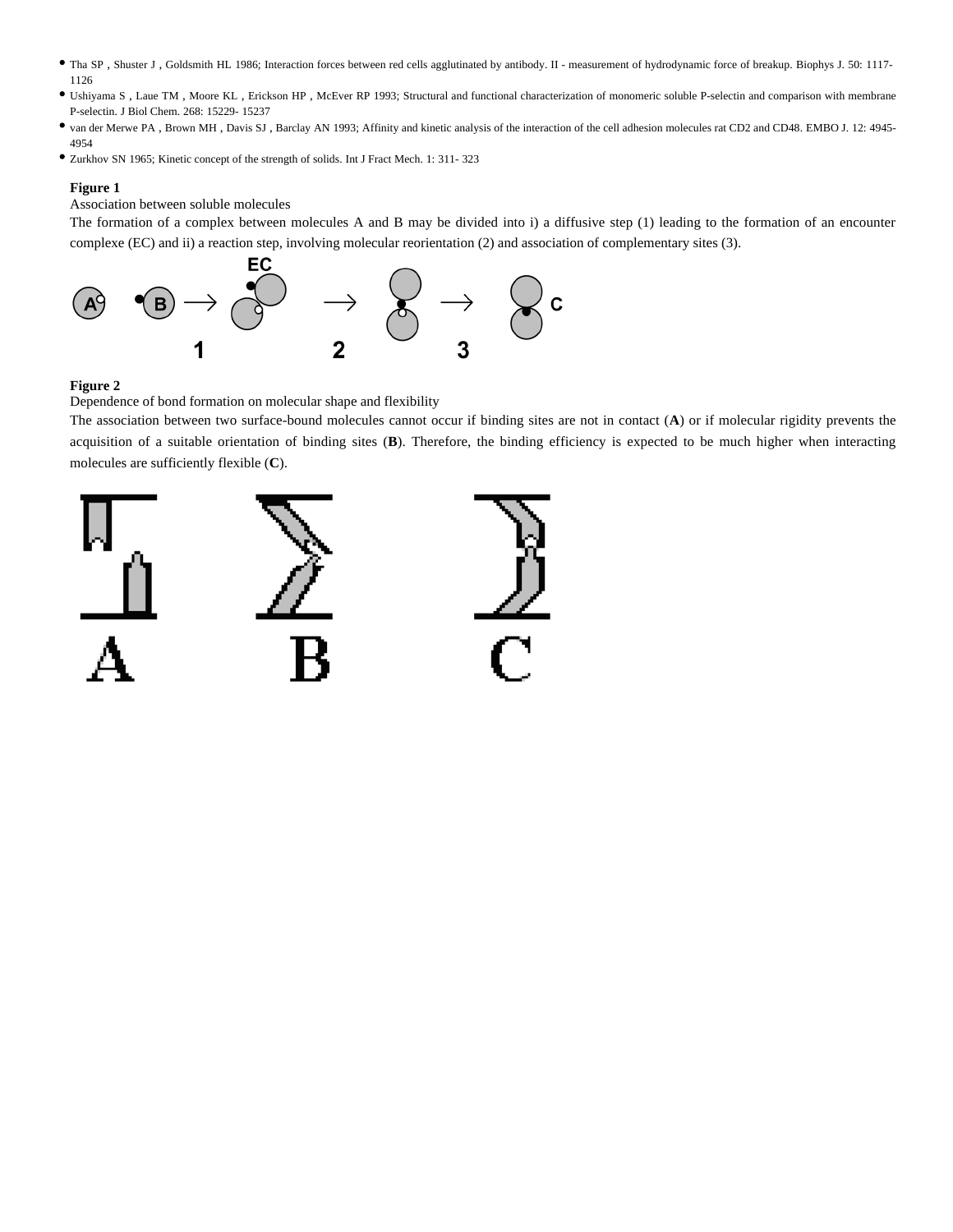#### **Figure 3**

Expected distance-dependence of the association rate of surface-bound adhesion molecules

The crude model described in appendix II was used to estimate the distance dependence of the association rate between a surface coated with freely rotating rod-like molecules and i) a surface coated with rigidly bound ligands with parallel orientation, located in a thin layer (**thick line**), and ii) a surface coated with freely rotating ligands (**thin line**).



#### **Figure 4**

Study of molecular interactions with the surface forces apparatus

The measured force F is proportional to the interaction energy W per unit area. The thin line represents a typical interaction curve between two charged surfaces. When these surfaces are approached, electrostatic repulsion (1) is overcome by van der waals attraction (2), followed by short range repulsion (see e. g. Marra and Israelachvili, 1985). Typical ligand receptor interactions (thick line) sometimes displayed long-range "steering " attraction (Leckband et al., 1992 & 1995) (1′) followed by a very sharp attraction (2′). Note that the force and distance scales are arbitrary.



Distance (nm)